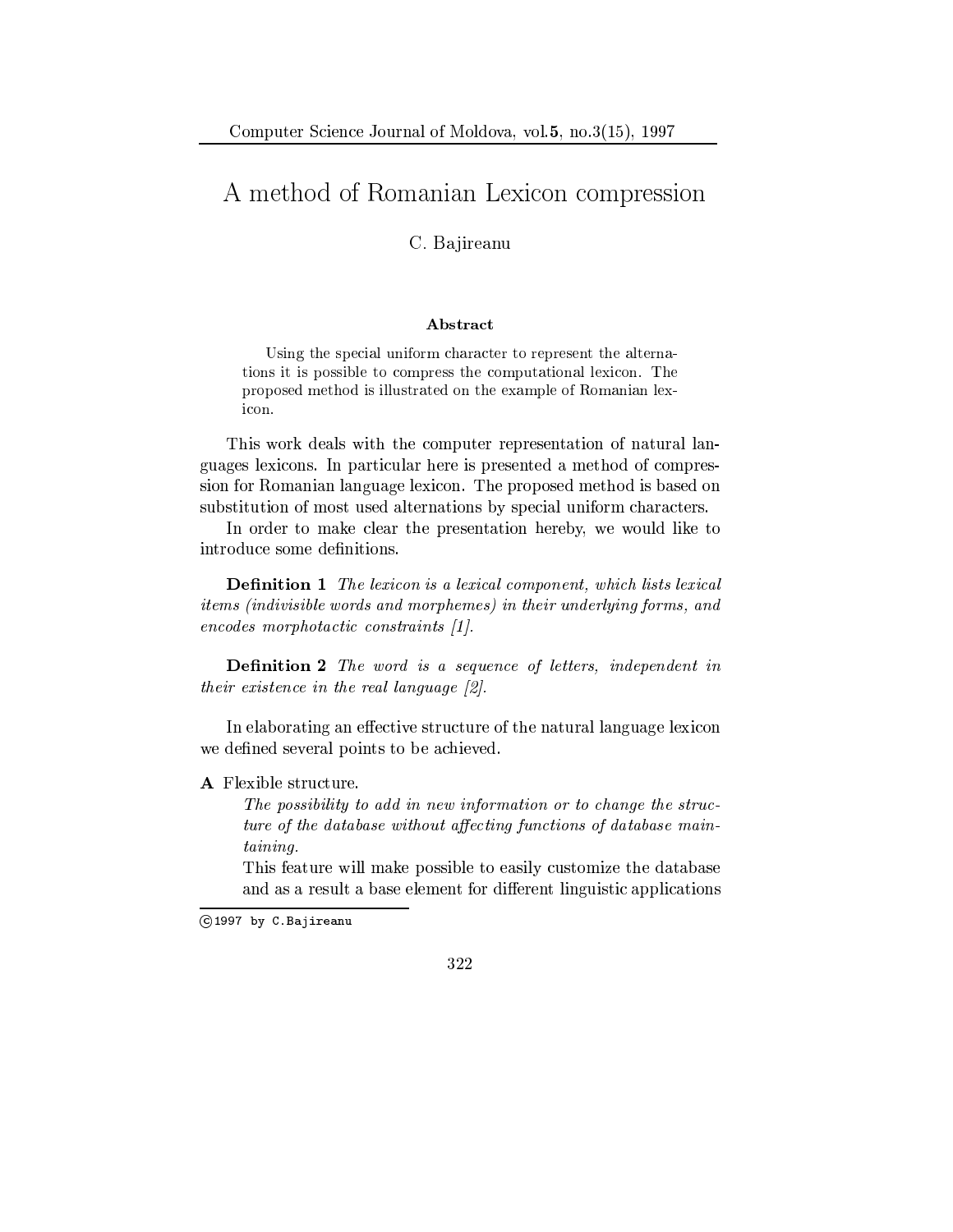(translators, speech recognition systems, spell checkers etc.) will be obtained. Also, such kind of database is easy to use in other fields: training programs, encyclopedia, language learning programs etc.

## **B** Multi indexing.

The possibility for searching information by different keys, not only the keyword but also by morphological, lexical or other information.

It is intended to store different kinds of information in the database, not only words, but additional morphological and other information. All this information should be organized in the form which will allow powerful possibilities of searching by different keys. As a result, the search function will be also able to return sets and categories of words, the fact which will make possible the statistical analysis of the language. Example: Search all masculine nouns which contain the diphthong oa and starts with a consonant.

- **C** Minimum entries, compact representation and high access speed. Avoid multiple entries for the same root word-forms.  $Obtain$ high level of compression based on morpho-lexical nature of the  $database.$ 
	- 1. Store the alternations as a special character. In Romanian, as well as in other languages, there are a lot of alternation letters (for example,  $d-z$ ,  $a-\tilde{a}$ ,  $e-i$ , etc.). This fact creates an inconvenience in storing such words. In the proposed structure, following [3], some special characters are introduced in addition to the alphabet letters to replace the alternations. These characters have the meaning of both letters of the replaced alternation. For example: in case of alternation  $d-z$  (ed - ezi) the alternation character ch1 is introduced  $(ch1 = d, ch1 = z)$ , so a new word is obtained  $e[ch1], e[ch1]$ ului –  $e[ch1]$ ilor. By using alternation characters, it is possible to reduce the number of entries in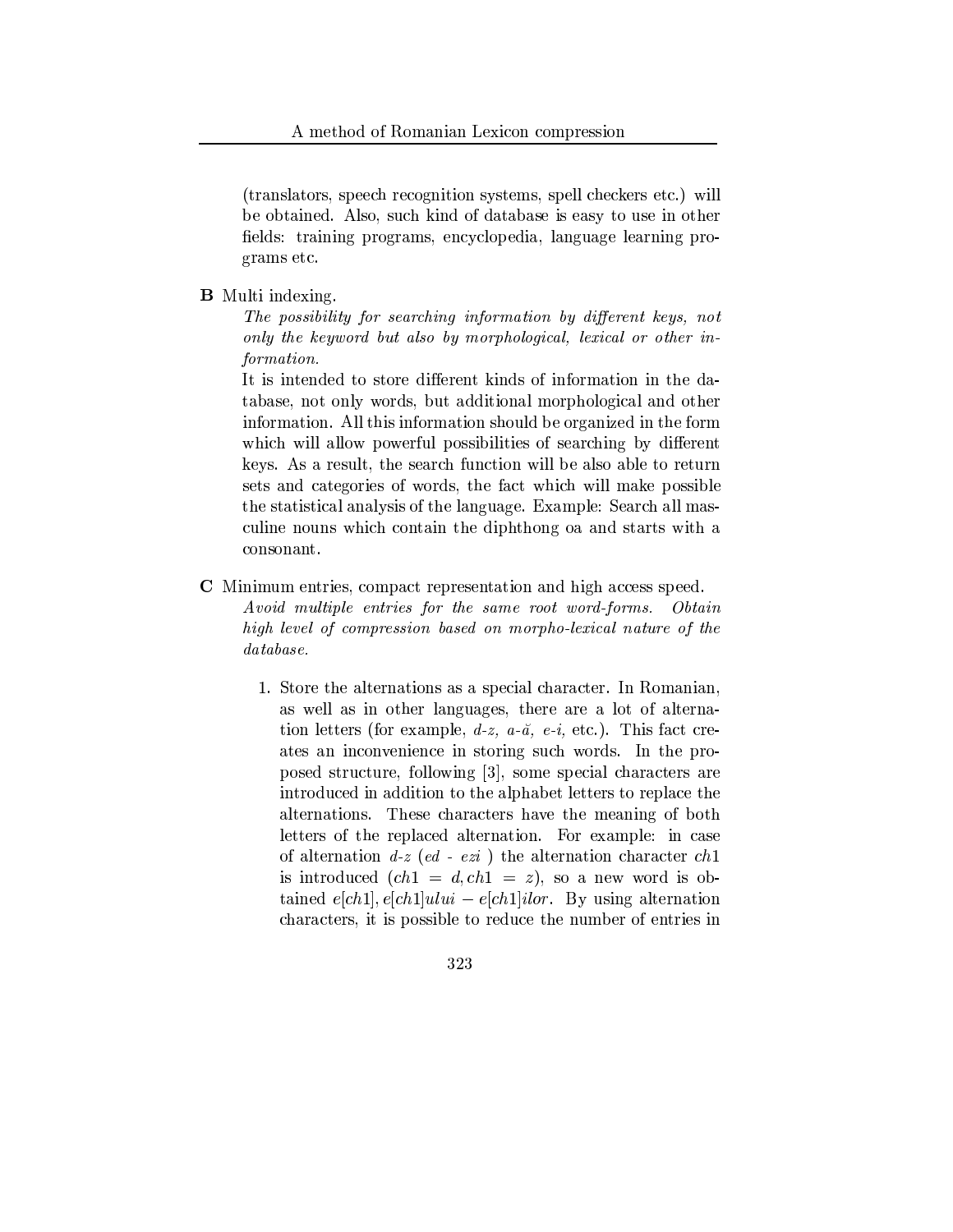databases and make the contents of the database uniform.

2. Base-word structure.

In Romanian there are several ways of word creation. By these ways it is possible to create a group of words which contain particular parts of speech. Example: verb *a citi* (to read) noun *citire* (the process - reading) noun *cititor* (the person who performs the process - reader masculine) noun *cititoare* (same as above - feminine). In this case it is reasonable to store only the first word (baseword) and the rest are to be created dynamically according to corresponding rules. This will reduce the number of entries in the database and database size and will increase the speed of searching.

In this work a proposal related to the point C.1 is presented.

The word database from the Romanian Spelling Checker (ROMSP) can serve as an example of practical realization of computer lexicon. This program was developed at the Institute of Mathematics [4].

The structure of the word database used in ROMSP is based on the fact that the word is divided into three parts:

- 1. The first two characters are saved separately.
- 2. The rest of the root. This part was stored in a coding form. The 5 bits coding algorithm was used. The length of this part was 5 bytes, that makes possible to store 8 letters.
- 3. The index of the valid termination set for this root.

From the technical point of view the database of words consists from base elements which correspond to each root. Each element is composed from three parts: the length of the original word (1 byte) used for correct decoding, an array to store the packed root (5 bytes)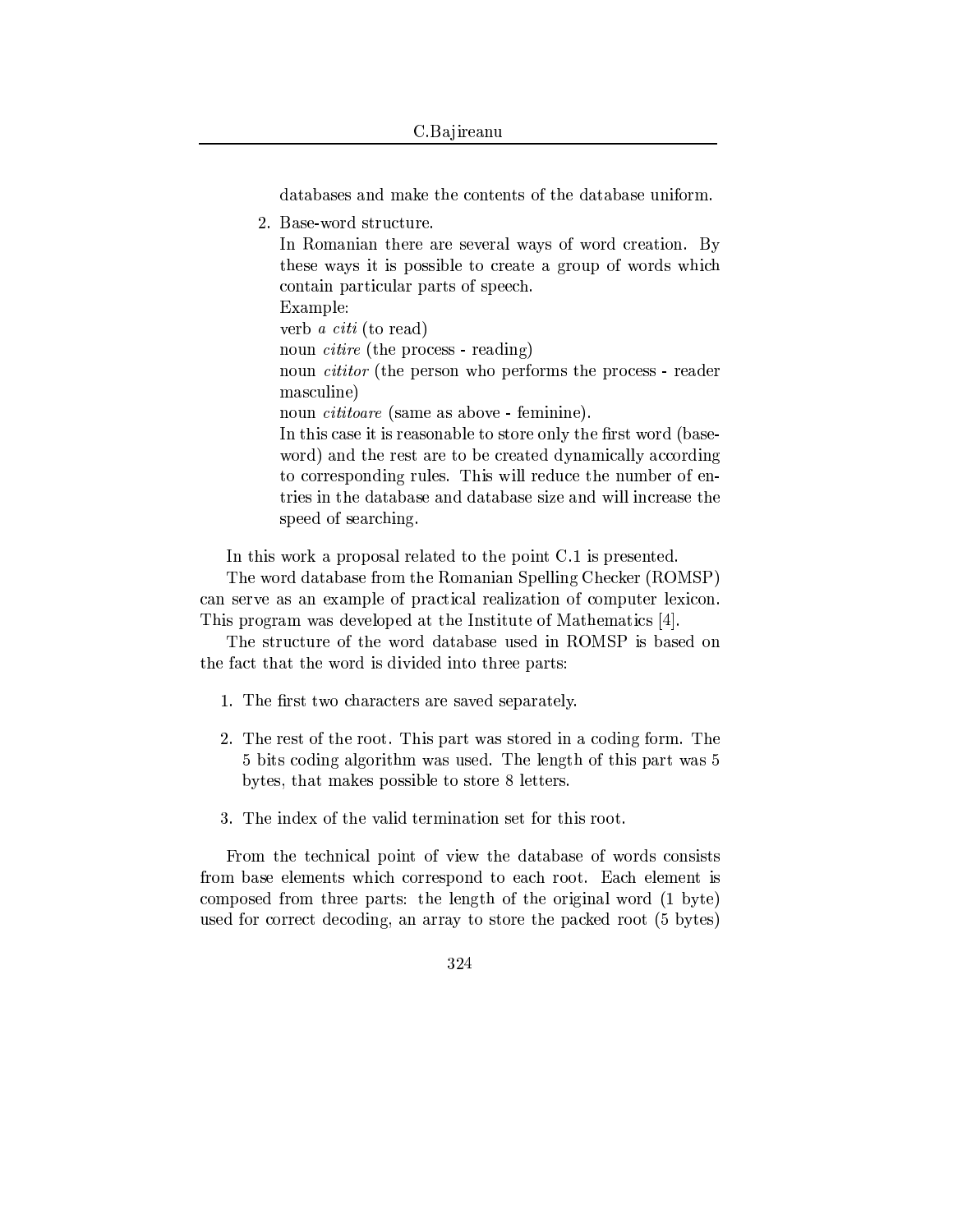and the pointer to corresponding termination set (2 bytes). It is necessary to mention that in the ROMSP word database the 5 bits coding algorithm was used to compress the letters. As a result a high level of compression was obtained.

In RomSP's word database all words with alternations are devided into roots which contain each variant of the alternation. For instance, the word "brad" with alternation " $d/z$ " which appears in the plural - "brazi" is stored as a couple of roots "brad" and "braz", and the complete set of terminations (paradigm) is devided into two semi-paradigms. In other words, in case of alternation there will be 2 entries in the database for corresponding word. Respectively, when the word contains 2 or 3 alternations it will generate 3 and 4 entries in the database.

This causes some inconvenient factors that influence on the size of the database and the speed of search:

- 1. There will be more entries in the database then real words.
- 2. The use of semi-paradigms increases significantly the number of flexion rules and terminations sets.
- 3. There will be some different entries between alternation roots (brad ... brav ... brazi), so the search process will perform a lot of useless comparisons until the right word is found.

It is proposed to introduce special uniform characters for alternations. This means that some additional codes in the alphabet will appear. So, 5 bits will not be enough for representation of the alphabet. It is proposed to use the 6 bits coding. It will make possible to store all 31 letters of the Romanian alphabet and additionally 33 most frequent alternations.

There are approximately 53 alternations in Romanian language [5]. Some of them have pronunciation origin  $(c[k] - c [ts])$  and have no difference in graphic representation. There are also complex types of alternations that can be reduced to one simple alternation  $(s/s, st/st,$  $str/str \rightarrow s/s$ ). Some of the alternations can be excluded because of

$$
325\,
$$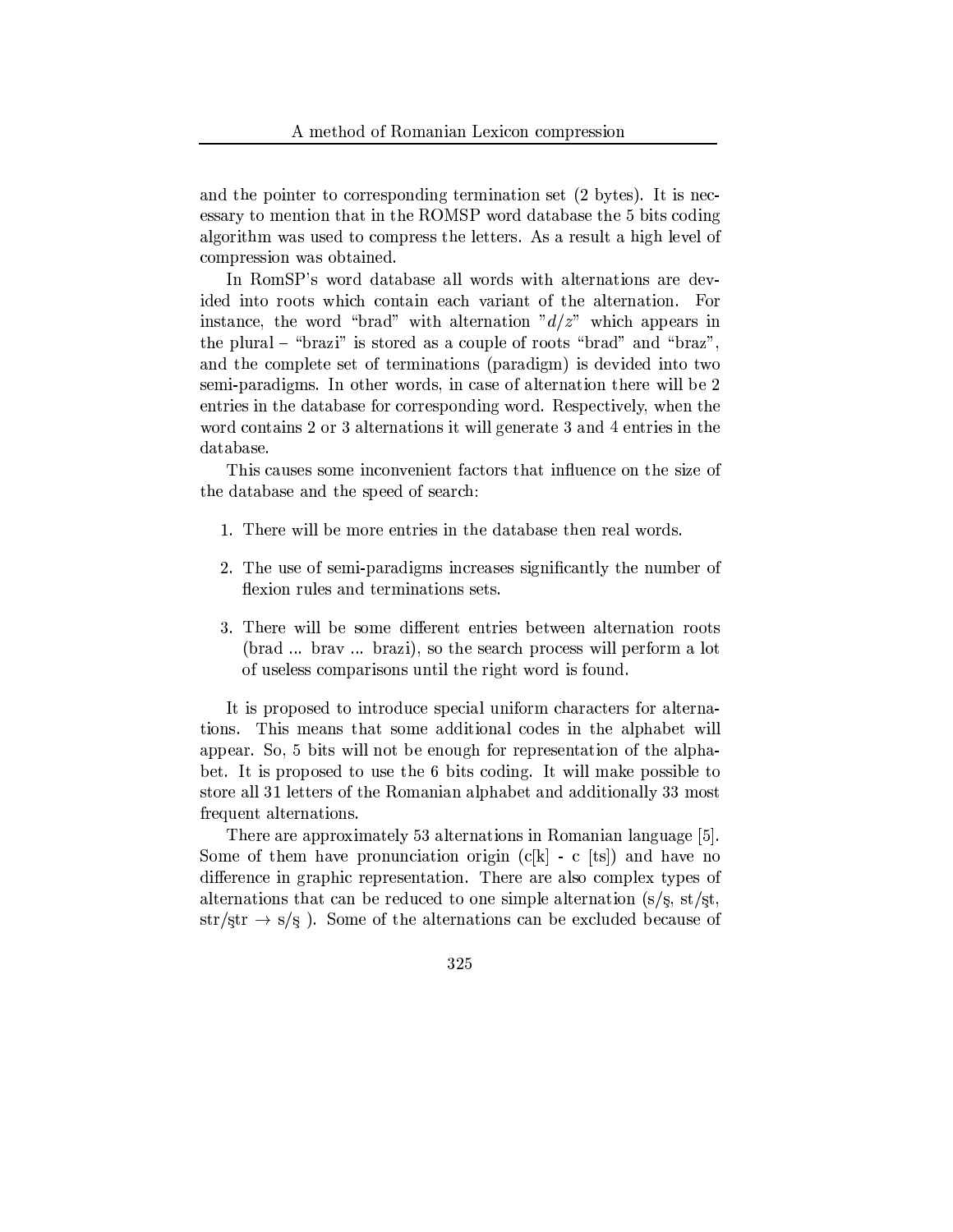their archaic origin  $(z/j)$  or very rare usage in limited number of words  $(s<sub>s</sub>/s).$ 

For statistical analysis a medium dictionary [5] was used. It contains 31638 words. From this amount 8911 words contain alternations (including 809 with 2 alternations and  $20 - 3$  alternations).

All words are classified into 808 groups  $(M - 95$  groups, 8808 words; F - 164 groups, 6782 words; N - 88 groups, 7763 words; A - 122 groups, 3624 words; V - 247 groups, 4468 words; P -92 groups, 193 words).

After statistical analysis of the given dictionary the rating alternations by frequency was obtained (Tab.1).

| Alternation               | Frequency | Alternation              | Frequency      |
|---------------------------|-----------|--------------------------|----------------|
| t/t                       | 1709      | c/s                      | 21             |
| $o/\text{oa}$             | 1562      | g/gh                     | 20             |
| e/ea                      | 988       | $e/a/\check{a}$          | 19             |
| s/s                       | 951       | t/f/s                    | 13             |
| e/a                       | 691       | e/i                      | 11             |
| d/z                       | 463       | c/t                      | 11             |
| $a/\breve{a}$             | 396       | $(\text{zero})/\text{s}$ | 8              |
| 1/(zero)                  | 300       | g/s/t                    | $\overline{5}$ |
| $\mathrm{sc}/\mathrm{st}$ | 200       | p/ps/pt                  | 5              |
| $e/\breve{a}$             | 95        | o/u                      | $\overline{4}$ |
| c/ch                      | 53        | c/ps/pt                  | $\overline{4}$ |
| n/(zero)                  | 47        | d/z/g/s                  | 3              |
| $i/\hat{i}$               | 46        | g/ps/pt                  | 3              |
| g/s                       | 42        | h/s                      | 3              |
| d/z/s                     | 35        | $\hat{i}/\hat{i}$        | 3              |
| o/oa/u                    | 27        | r/(zero)                 | 3              |
| x/cs                      | 27        |                          |                |

All pronunciation alternations were excluded. Also were excluded very rare and archaic alternations. Following this procedure, the first 33 alternations were selected for codification by uniform characters in the 6 bits code table. As calculations show, this sets of alternations will cover 99.7% of all cases.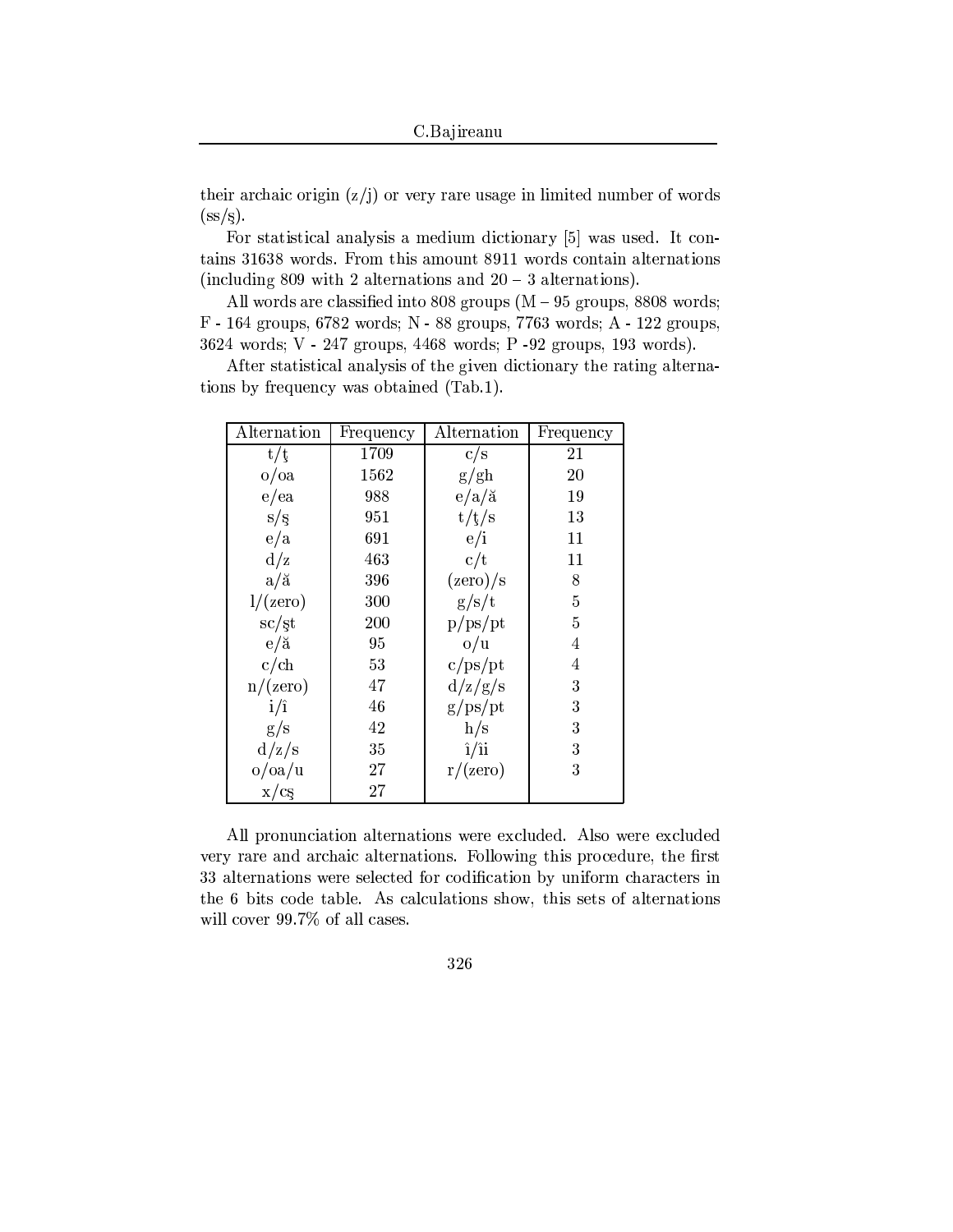Let suppose that  $G_i$  is a group of words placed on page i and contains  $k$  words:

$$
G_i = \{w_{i1}, \dots w_{ik}\}\
$$

Each word is characterized by its length  $|w_{ij}| = m_j$ ; where  $w_{i1}, ..., w_{ir1}$ are one root words (without alternation);  $w_{ir1+1},...,w_{ik}$  are two roots words (with alternation).

Lets suppose that all roots have the first two letters unchangeable, all words of the group Gi are on the same page, alternations don't change the length of the root.

In this case, for 5 bits codification the volume of memory necessary for  $G_i$  will be:

$$
L_5 = \sum_{j=1}^{r_1} (m_j - 2) * 5 + 24r_1 + 2 \sum_{j=r_1+1}^{k} (m_j - 2) * 5 + 2 * 24(k - r_1)
$$
  
=  $5 \sum_{j=1}^{k} m_j + 5 \sum_{j=r_1+1}^{k} m_j + 28k - 24r_1;$ 

In case of 6 bits codification this amount of memory will be:

$$
L_6 = \sum_{j=1}^{k} (m_j - 2) * 6 + 24k = 6 \sum_{j=1}^{k} m_j + 12k;
$$

So, the difference is:

$$
L_5 - L_6 = 4 \sum_{j=r_1+1}^{k} m_j - \sum_{j=1}^{r_1} m_j + 16k - 24r_1;
$$

It is necessary to mention, that the estimation was made by supposing that the alternation doesn't change the length of the word. In the case when this condition is not respected,  $L_5$  should be increased with  $(k-r)$  is bits, but in case of 6 bits codification  $L_6$  will remain invariant for this modification. The same results will be obtained in the case when more than one alternation are present in the word, respectively more than two roots.  $L_5$  should be increased by the value needed the extra roots to be stored, at the same time  $L_6$  will remain unchanged.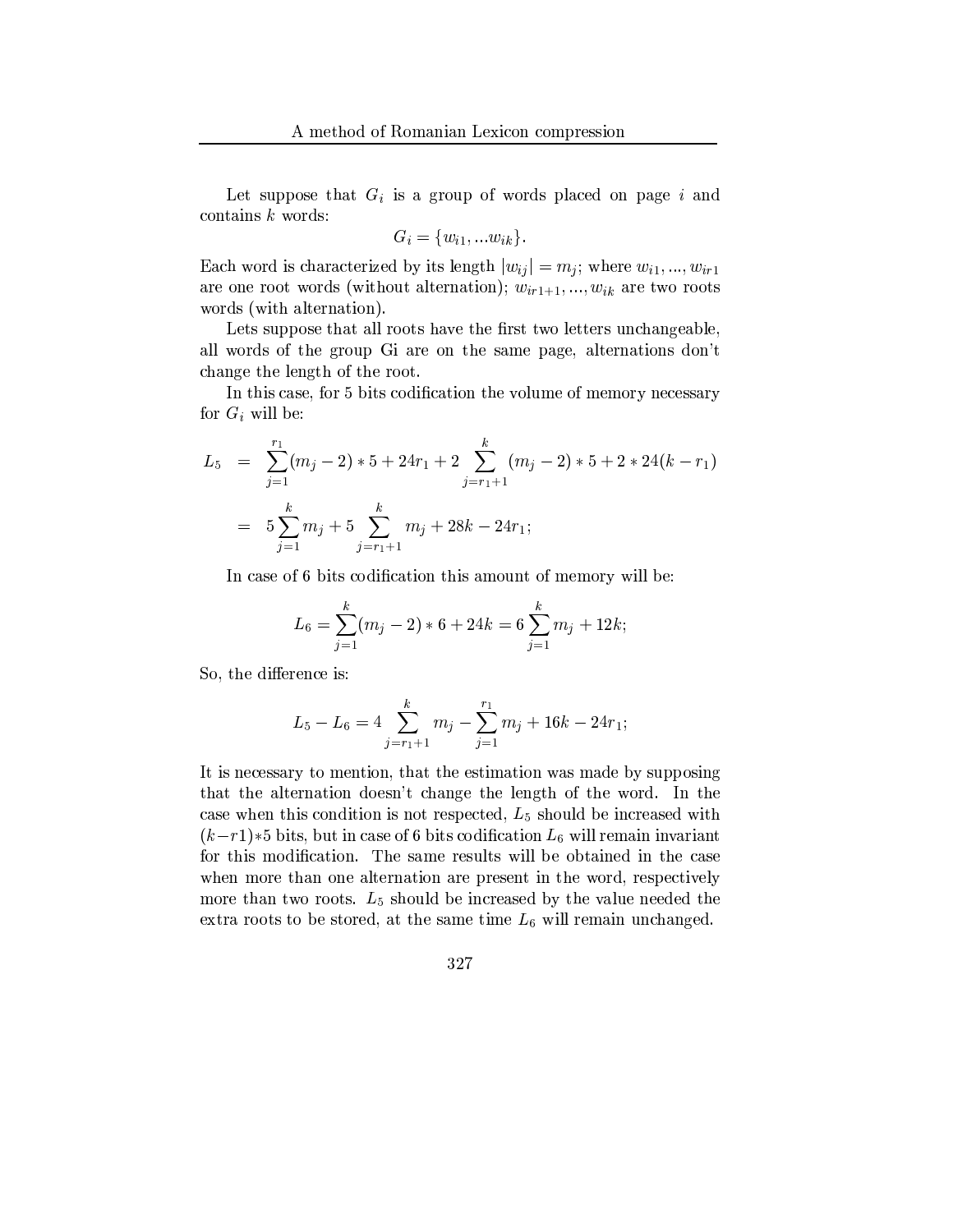Using the uniform characters for alternation substitution, the number of entries of ROMSP word database can be reduced by 25%. This will influence considerably upon the size of this database. The numbers below show the advantage.

In case when there is no alternations substitution and 5 bits coding there will be 25196 entries without alternations, 12884 entries will be caused by the presence of one alternation,  $1596 - 2$  alternations and 60 -3 alternations. The total number of entries will be 39736.

In case of using alternations substitution characters and 6 bits, only 52 entries caused by the presence of 26 rare alternations will remain. The total number of entries will be 31664.

As was mentioned above, 5 bytes are used to store the part of root without the first two letters. In case of 6 bites coding, 6 bytes will be needed. So the amount of memory needed to store roots of all entries:

for 5 bits coding  $198680$  bytes for 6 bits coding  $-$ 189984 bytes

But, by excluding unnecessary entries the whole records will be excluded too. That means, that each excluded entry will reduce the size of database by 3 bytes (according to the record element structure presented above).

Finally, we will obtain that for the given dictionary containing 31638 words an amount of 317888 bytes in case of the first method is necessary and 284986 bytes using the second method. This gives approximately  $11.6\%$  size reduction.

It is necessary to mention that the used dictionary was composed specially to show examples of all alternations. It includes most of words with rare type of alternation. It is supposed, that on transposition of this method on the complete Romanian language dictionary the number of alternations that are not substituted will not change significantly. On the other hand, there will be more words with substitutable alternations. It is estimated that the compression index will be around 15%.

Also, the number of termination sets will be significantly reduced. And most of terminations sets will correspond to whole paradigms. By